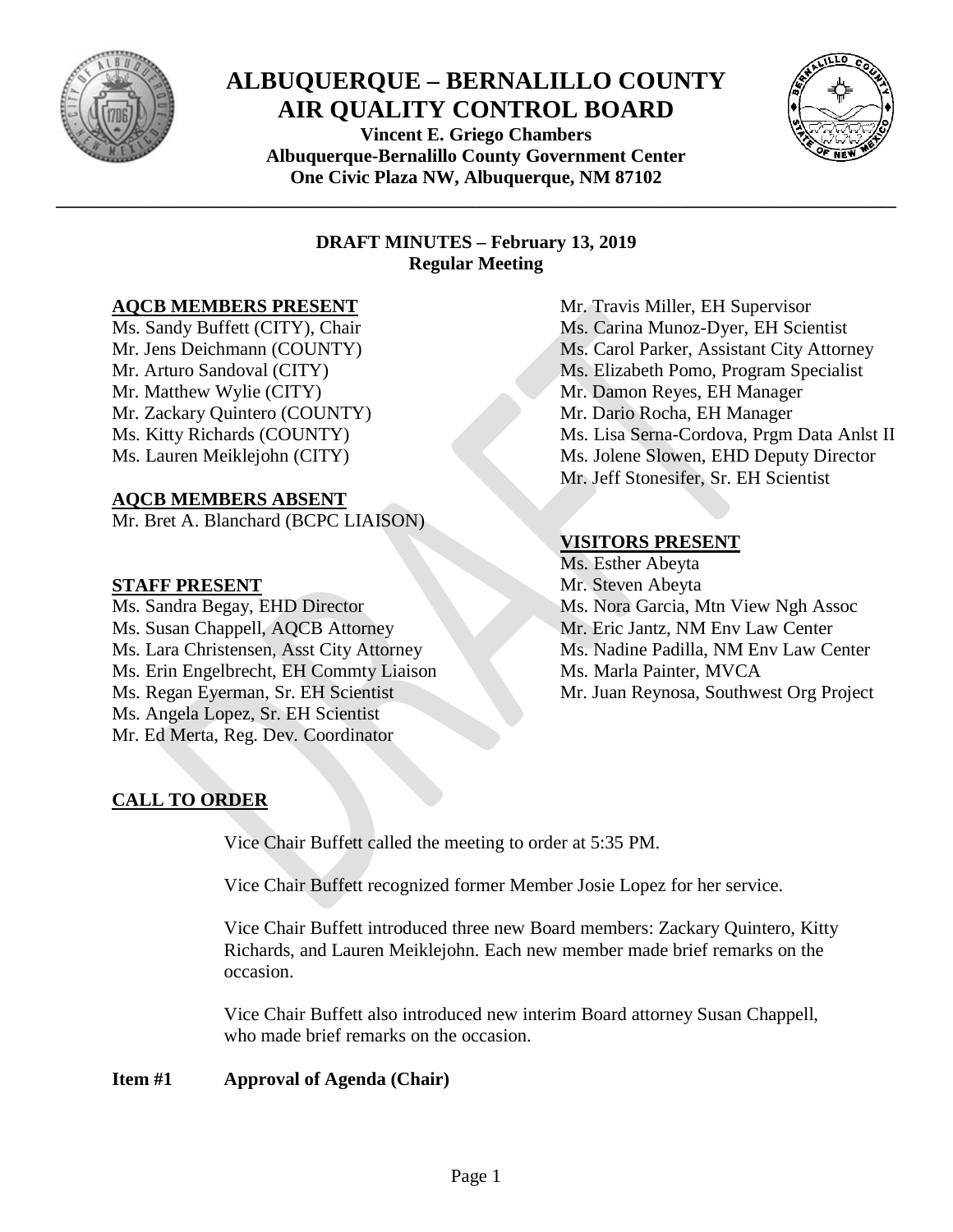Member Quintero moved to approve the agenda and Member Sandoval seconded. The motion passed by a vote of 7-0.

### **Item #2 Approval of November 14, 2018 Meeting Minutes (Chair)**

Member Sandoval moved to approve the November 14, 2018 meeting minutes and Member Wylie seconded. The motion passed by a vote of 7-0.

#### **PUBLIC COMMENT**

Ms. Esther Abeyta and Mr. Steven Abeyta delivered public comment.

#### **AIR PROGRAM REPORT**

Mr. Damon Reyes delivered the Air Program report. Mr. Reyes introduced the new Director of the Environmental Health Department, Ms. Sandra Begay. Mr. Reyes also introduced the new Deputy Director for Air Quality of the Environmental Health Department, Ms. Jolene Slowen.

Mr. Reyes responded to questions from Board members. Ms. Regan Eyerman and Mr. Travis Miller also answered questions from Board members.

Vice Chair Buffett requested that the Department contact EPA Region 6 to obtain information on how EPA regulates emissions from trains, including tank cars carrying fuels or other substances, whether such mobile sources are in transit or stopped at a specific location. Mr. Reyes agreed to contact EPA Region 6 and attempt to obtain this information.

### **REPORTS**

#### **Item #3 Update on Air Quality Control Board attorney position and process (Chair)**

Vice Chair Buffett delivered this update.

She stated that she would email Board members a link to a City of Albuquerque web page containing a job ad for the attorney position.

# **Item #4 Discussion and update on Southwest Organizing Project's complaint to U.S. Environmental Protection Agency under Title VI of Civil Rights Act of 1964, EPA Case No. 13R-14-R6**

Mr. Eric Jantz of the New Mexico Environmental Law Center, representing the Southwest Organizing Project, delivered public comment on this item.

Interim Board attorney Susan Chappell updated Board members on this item, including an account of her discussions with the U.S. Environmental Protection Agency (EPA). She then discussed the matter with Board members and Mr. Jantz.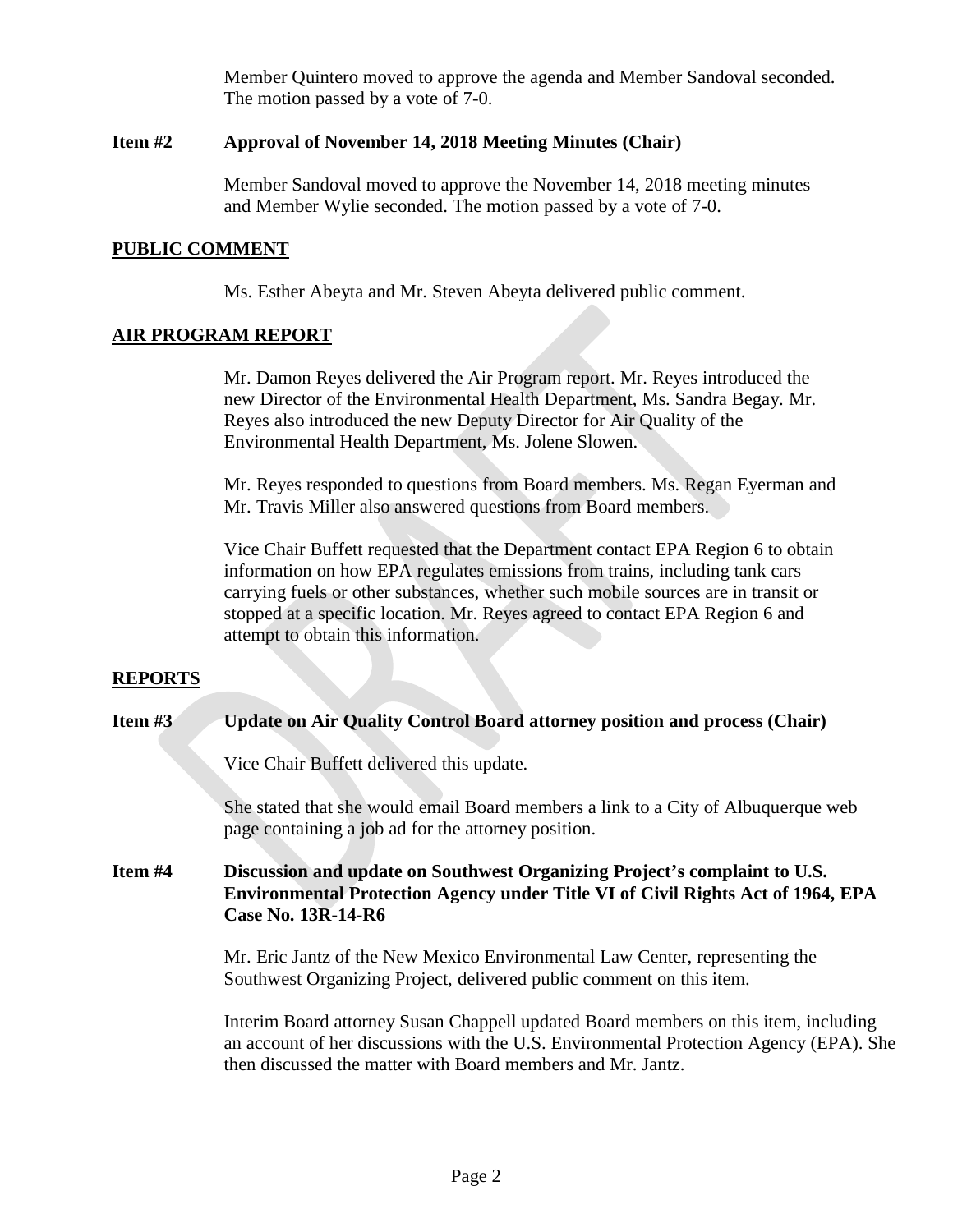Ms. Chappell recommended that an action item on the agenda for the Board's scheduled March 13, 2019 meeting be consideration of whether to enter mediation regarding the Title VI complaint to EPA.

# **ACTION ITEMS**

### **Item #5 Election of vacant Air Quality Control Board officer position(s) (Chair)**

Vice Chair Buffett opened the floor to nominations for the office of Chair of the Air Quality Control Board, which had been vacant since the resignation of the previous Chair on November 14, 2018.

Member Sandoval nominated Vice Chair Buffett for the office of Chair. Member Quintero seconded the nomination.

Vice Chair Buffett accepted the nomination.

The Board voted 6-0 (Member Buffett not voting) in favor of the nomination.

Member Buffett immediately assumed office as Chair of the Air Quality Control Board.

Her election as chair created a vacancy in the office of Vice Chair. Board interim attorney Susan Chappell stated that, according to Board by-law, a vacancy must be addressed at the next Board meeting.

Chair Buffett stated that election of a new Vice Chair would be an action item for the Board's next scheduled meeting on March 13, 2019.

**Item #6 AQCB Petition 2018-1: In the Matter of the Petition for a Hearing on the Merits Regarding Air Quality Permit No. 3340 [New Mexico Terminal Services LLC]: Petitioners: Mountain View Neighborhood Association, as an organization, and Nora Garcia, as an individual; Respondents: City of Albuquerque Environmental Health Department; Permittee: New Mexico Terminal Services LLC.**

**Subject: motion hearing and action by the Board**

**The Board will hear discussion and arguments from all parties regarding their positions on the following issues and will take appropriate action:**

- **Environmental Health Department's unopposed motion to reverse and remand the permit;**
- **Other procedural issues related to the motion or the petition.**

Mr. Wylie left the chamber because he has recused himself in this matter.

The Board discussed issues in this matter with Ms. Chappell, Ms. Padilla (for petitioners), and Ms. Parker (for the City of Albuquerque).